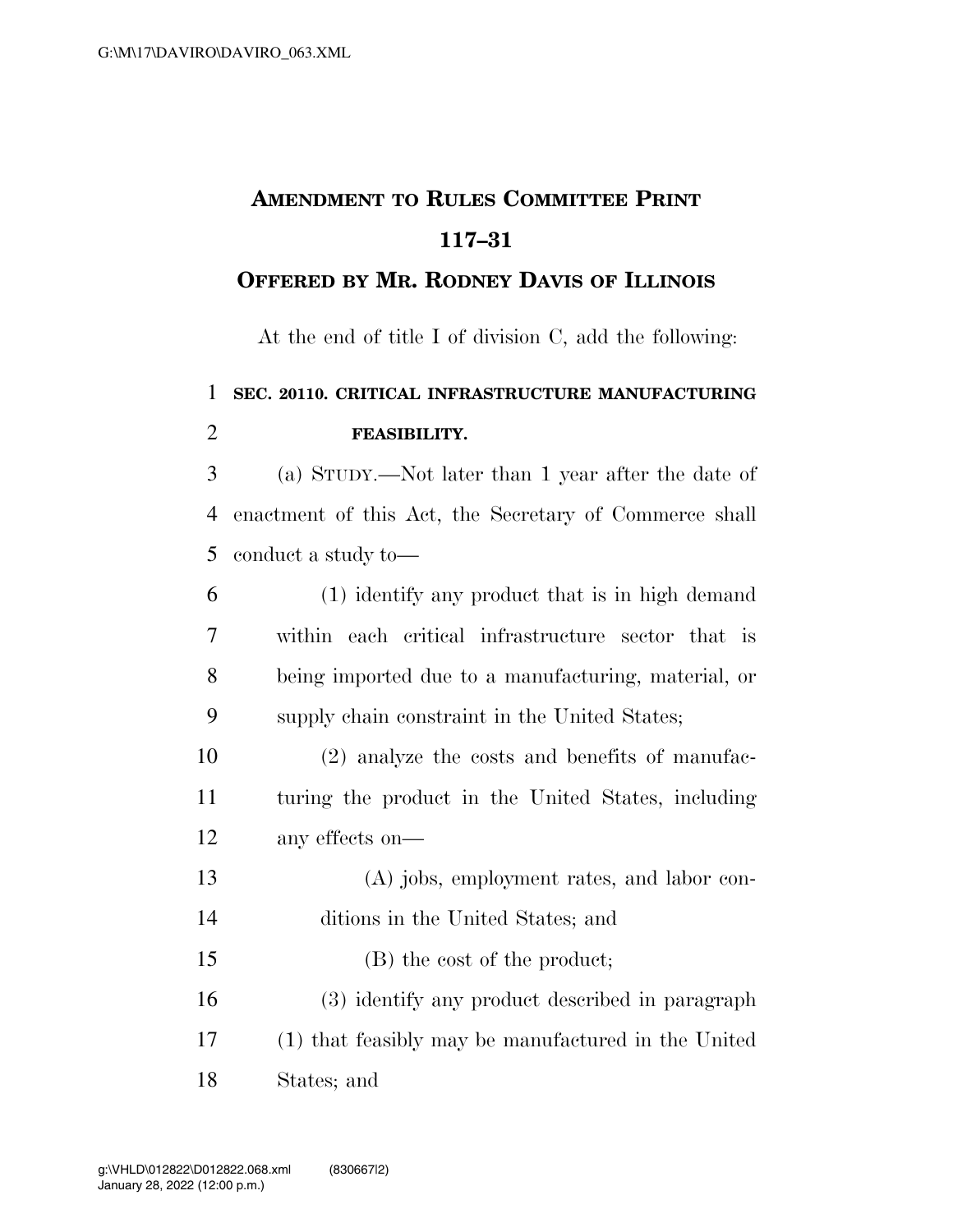| $\mathbf{1}$   | (4) analyze the feasibility of, and any impedi-               |
|----------------|---------------------------------------------------------------|
| $\overline{2}$ | ments to, manufacturing any product identified in             |
| 3              | paragraph $(3)$ in—                                           |
| $\overline{4}$ | $(A)$ a rural area;                                           |
| 5              | (B) an industrial park; or                                    |
| 6              | (C) an industrial park in a rural area.                       |
| 7              | (b) REPORT TO THE CONGRESS.—Not later than 18                 |
| 8              | months after the date of enactment of this Act, the Sec-      |
| 9              | retary shall—                                                 |
| 10             | (1) submit to the Congress a report containing                |
| 11             | the results of the study required by subsection (a)           |
| 12             | with recommendations for products described in sub-           |
| 13             | section $(a)(1)$ that feasibly may be manufactured in         |
| 14             | the United States; and                                        |
| 15             | (2) make the report available to the public on                |
| 16             | the website of the Department of Commerce.                    |
| 17             | (c) LIMITATION ON AUTHORITY.—This section shall               |
|                | 18 not be interpreted to provide the Secretary of Commerce    |
|                | 19 with authority to compel a person or company to provide    |
| 20             | information described in this section.                        |
| 21             | (d) DEFINITION OF CRITICAL INFRASTRUCTURE                     |
| 22             | SECTOR.—In this Act, the term "critical infrastructure"       |
| 23             | sector" means each of the 16 designated critical infra-       |
| 24             | structure sectors identified in Presidential Policy Directive |